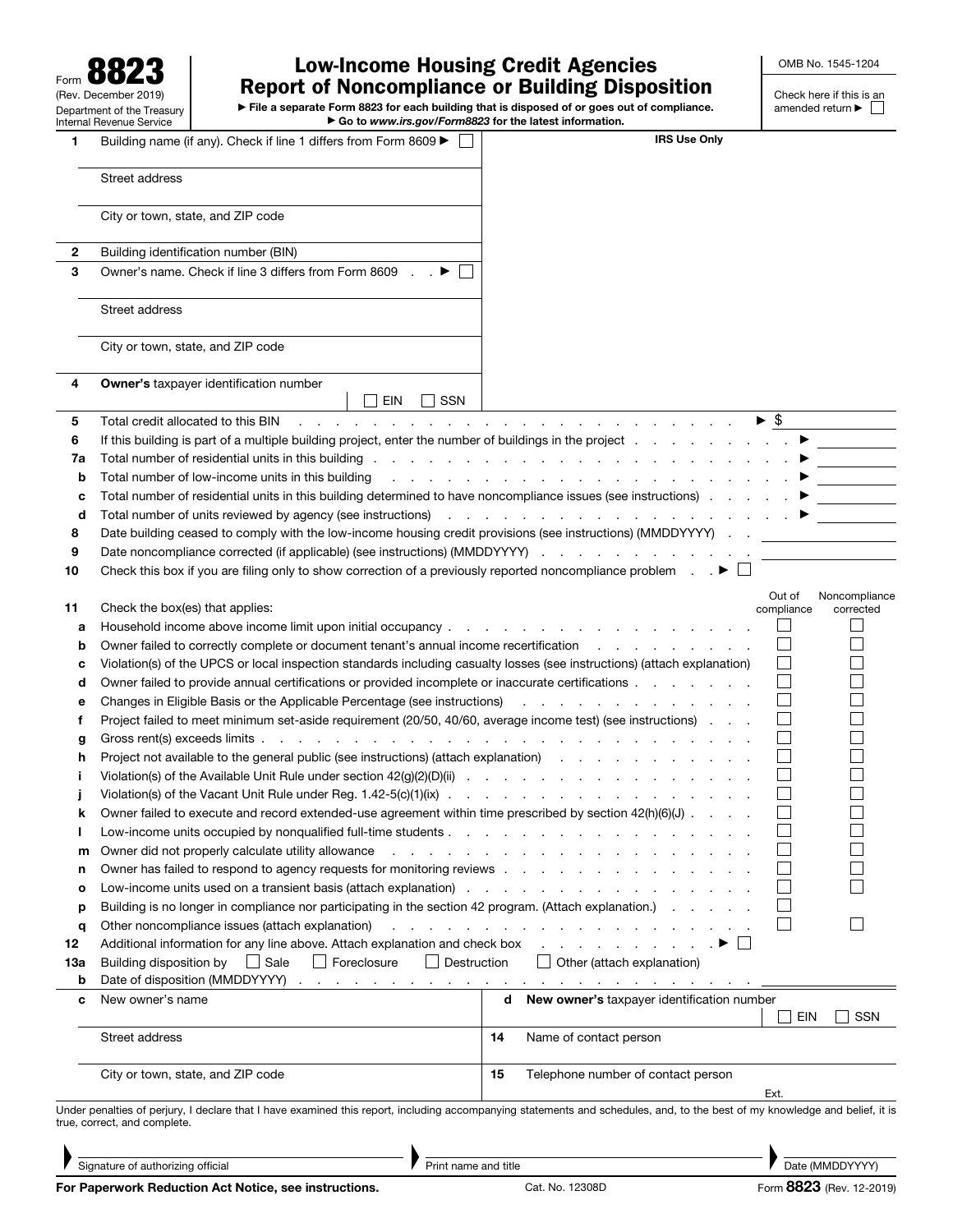## General Instructions

Section references are to the Internal Revenue Code unless otherwise noted.

**Future developments.** For the latest information about developments related to Form 8823 and its instructions, such as legislation enacted after they were published, go to *www.irs.gov/Form8823.*

### Purpose of Form

Housing credit agencies use Form 8823 as part of their compliance monitoring responsibilities under section 42(m)(1)(B)(iii) to notify the IRS of any building disposition or noncompliance with the low-income housing tax credit provisions.

The housing credit agency should also give a copy of Form 8823 to the owner(s).

#### Who Must File

Any authorized housing credit agency that becomes aware that a low-income housing building was disposed of or is not in compliance with the provisions of section 42 must file Form 8823.

#### When To File

File Form 8823 no later than 45 days after (a) the building was disposed of, or (b) the end of the time allowed the building owner to correct the condition(s) that caused noncompliance. For details, see Regulations section 1.42-5(e).

#### Where To File

File Form 8823 with the:

Department of the Treasury Internal Revenue Service Center Philadelphia, PA 19255-0549

# Specific Instructions

Amended return. If you are filing an amended return to correct previously reported information, check the box at the top of page 1.

Line 2. Enter the building identification number (BIN) assigned to the building by the housing credit agency as shown on Form 8609.

Lines 3, 4, 13c, and 13d. If there is more than one owner (other than as a member of a pass-through entity), attach a schedule listing the owners, their addresses, and their taxpayer identification numbers. Indicate whether each owner's taxpayer identification number is an employer identification number (EIN) or a social security number (SSN).

Both the EIN and the SSN have nine digits. An EIN has two digits, a hyphen, and seven digits. An SSN has three digits, a hyphen, two digits, a hyphen, and four digits, and is issued only to individuals.

Line 7d. "Reviewed by agency" includes physical inspection of the property, tenant file inspection, or review of documentation submitted by the owner. Regulations section  $1.42-5(c)(2)(iii)(B)$  provides that a housing credit agency must conduct on-site inspections and low-income certification review of not fewer than the minimum number of low-income units set forth in the table found in Regulations section 1.42-5(c)(2)(iii).

Note: If the only noncompliance issue identified by the physical inspection of the property on line 11c relates to a common area, then the number of units identified on line 7c should be -0-.

Line 8. Enter the date that the building ceased to comply with the low-income housing credit provisions. If there are multiple noncompliance issues, enter the date for the earliest discovered issue. Do not complete line 8 for a building disposition. Instead, skip lines 9 through 12, and complete line 13.

Line 9. Enter the date that the noncompliance issue was corrected. If there are multiple issues, enter the date the last correction was made.

Line 10. Do not check this box unless the sole reason for filing the form is to indicate that previously reported noncompliance problems have been corrected.

Lines 11a through 11p. Check only the "Out of compliance" box if the issue causing the noncompliance remains uncorrected at the end of the correction period. Check both the "Out of compliance" and "Noncompliance corrected" boxes if the noncompliance was corrected within the correction period. Check only the "Noncompliance corrected" box if the noncompliance was previously reported to the IRS on a separate Form 8823.

Line 11c. Housing credit agencies must use either (a) the local health, safety, and building codes (or other habitability standards); or (b) the Uniform Physical Condition Standards (UPCS) (24 C.F.R. section 5.703) to inspect the project, but not in combination. The UPCS does not supersede or preempt local codes. Thus, if a housing credit agency using the UPCS becomes aware of any violation of local codes, the agency must report the violation. Attach a statement describing either (a) the deficiency and its severity under the UPCS (that is, minor (level 1), major (level 2), and severe (level 3)); or (b) the health, safety, or building violation under the local codes. The Department of Housing and Urban Development's Real Estate Assessment Center has developed a comprehensive description of the types and severities of deficiencies entitled "Revised Dictionary of Deficiency Definitions" found at *www.hud.gov*. Under Regulations section 1.42-5(e)(3), report all deficiencies to the IRS whether or not the noncompliance or failure to certify is corrected at the time of inspection. Physical damage to low-income housing credit projects caused by casualty events and that render residential rental units or buildings, or common areas associated with the property, unsuitable for occupancy is reported as noncompliance with the UPCS or local standards. While no credit is allowable during the time the property is being restored by reconstruction or replacement, section  $42(j)(4)(E)$ provides relief from the credit recapture provisions; that is, the recapture provisions are not applied when there is a reduction in qualified basis by reason of a casualty loss to the extent such loss is restored by reconstruction or replacement within a reasonable period.

Line 11d. Report the failure to provide annual certifications or the provision of certifications that are known to be incomplete or inaccurate as required by Regulations section 1.42-5(c). As examples, report a failure by the owner to include a statement summarizing violations (or copies of the violation reports) of local health, safety, or building codes; report an owner who provided inaccurate or incomplete statements concerning corrections of these violations.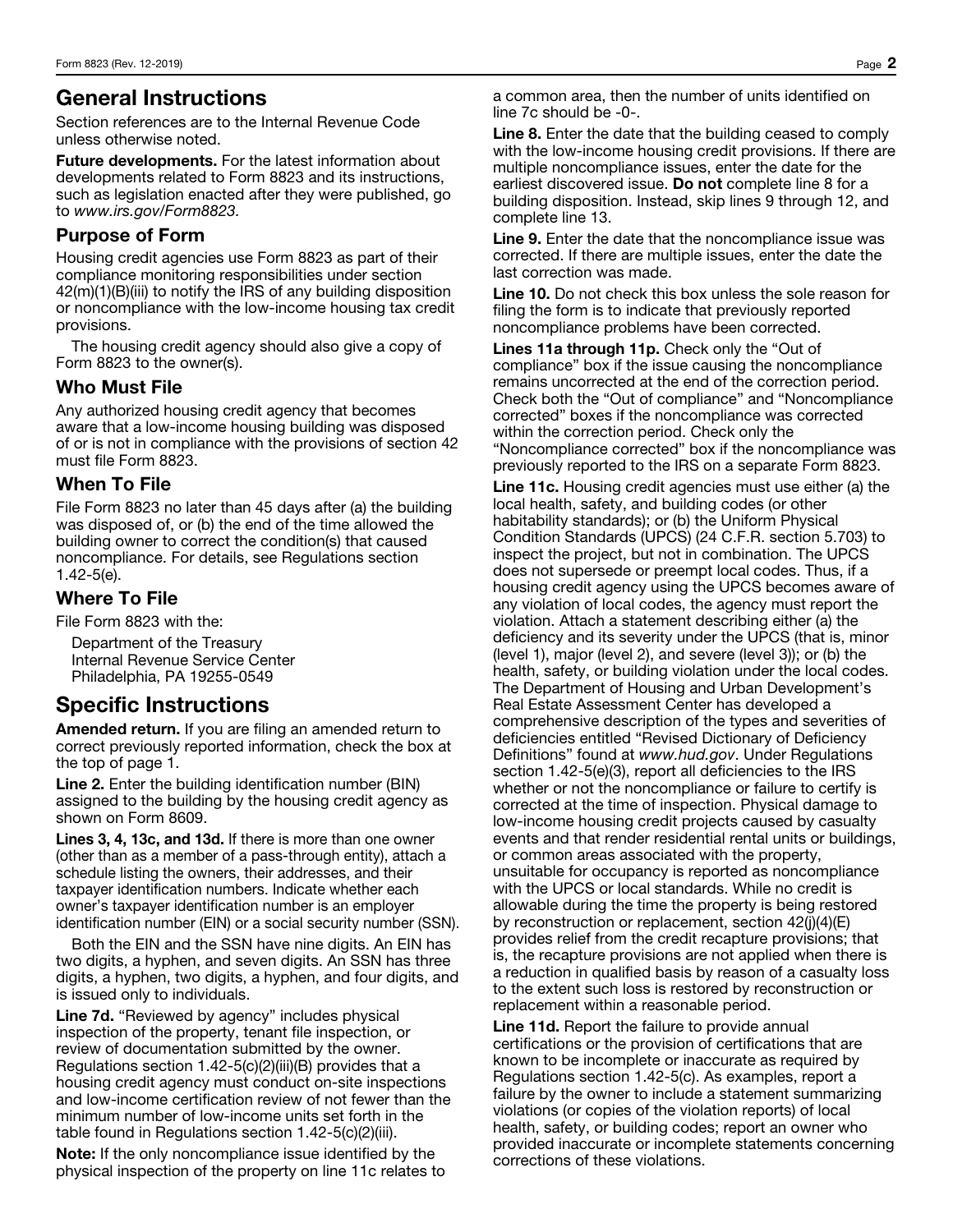Line 11e. For buildings placed in service after July 30, 2008, report any federal grant used to finance any costs that were included in the eligible basis of any building. Report changes in common areas when they become commercial, when fees are charged for facilities, etc. For buildings placed in service after July 30, 2008, report any obligation the interest on which is exempt from tax under section 103 that is or was used (directly or indirectly) with respect to the building or its operation during the compliance period and that was not taken into account when determining eligible basis at the close of the first year of the credit period.

Line 11f. Failure to satisfy the minimum set-aside requirement for the first year of the credit period results in the permanent loss of the entire credit.

Failure to maintain the minimum set-aside requirement for any year after the first year of the credit period results in recapture of previously claimed credit and no allowable credit for that tax year. No low-income housing credit is allowable until the minimum set-aside is restored for a subsequent tax year.

In 2018, Congress revised section 42(g) to add a third minimum set-aside: the average income test. See section 42(g)(1)(C) for more information about the requirements of the average income test.

Line 11h. All units in the building must be for use by the general public (as defined in Regulations section 1.42-9 and further clarified in section 42(g)(9)), including the requirement that no finding of discrimination under the Fair Housing Act occurred for the building. Low-income housing credit properties are subject to Title VIII of the Civil Rights Act of 1968, also known as the Fair Housing Act. The Act prohibits discrimination in the sale, rental, and financing of dwellings based on race, color, religion, sex, national origin, familial status, and disability. See 42 U.S.C.A. sections 3601 through 3619.

It also mandates specific design and construction requirements for multifamily housing built for first occupancy after March 13, 1991, in order to provide accessible housing for individuals with disabilities. The failure of low-income housing credit properties to comply with the requirements of the Fair Housing Act will result in the loss of the low-income housing credit.

Individuals with questions about the accessibility requirements can obtain the Fair Housing Act Design Manual through *www.huduser.org.*

Line 11. The owner must rent to low-income tenants all comparable units that are available or that subsequently become available in the same building in order to continue treating the over-income unit(s) as a low-income unit. All units affected by a violation of the available unit rule may not be included in qualified basis. When the percentage of low-income units in a building again equals the percentage of low-income units on which the credit is based, the full availability of the credit is restored. Thus, only check the "Noncompliance corrected" box when the percentage of low-income units in the building equals the percentage on which the credit is based.

Line 11k. Section 42(h)(6) requires owners of low-income housing credit properties to enter into an extended use agreement with the state agency that allocated the

credits to the project. Building owners must agree to a long-term commitment beginning on the first day of the 15-year compliance period and ending on the later of (1) the date specified by the state agency in the agreement, or (2) the date that is 15 years after the close of the 15-year compliance period.

The extended use agreement must (1) specify that the applicable fraction for the building for each year in the extended use period will not be less than the applicable fraction specified in the extended use agreement and prohibit the eviction or the termination of tenancy (other than for good cause) of an existing tenant of any lowincome unit or any increase in the gross rent with respect to such unit not otherwise permitted under section 42, (2) allow individuals (whether prospective, present, or former occupants) who meet the income limitations applicable to the building under section 42(g) the right to enforce in state court the requirements and prohibitions under section 42 (h)(6)(B)(i) throughout the extended use period, (3) prohibit the disposition to any person of any portion of the building unless all of the building is disposed of to that person, (4) prohibit the refusal to lease to section 8 voucher holders because of the status of the prospective tenant as such a holder, and (5) provide that the agreement is binding on all successors of the taxpayer. The extended use agreement must be recorded as a restrictive covenant with respect to the property under state law.

Noncompliance should be reported if an extended use agreement is not executed and recorded as a restrictive covenant with respect to the property under state law or the owner failed to correct the noncompliance within the 1-year correction period provided by section 42(h)(6)(J). The 1-year correction period begins when the agency notifies the owner in writing that an extended use agreement is not recorded as a restrictive covenant with respect to the property under state law. A copy of the notification letter should be included as an attachment to Form 8823 when filed with the IRS.

Line 11q. Check this box for noncompliance events other than those listed on lines 11a through 11p. Attach an explanation. For projects with allocations from the nonprofit set-aside under section 42(h)(5), report the lack of material participation by a non-profit organization (that is, regular, continuous, and substantial involvement) that the housing credit agency learns of during the compliance period.

Paperwork Reduction Act Notice. We ask for the information on this form to carry out the Internal Revenue laws of the United States. You are required to give us the information. We need it to ensure that you are complying with these laws and to allow us to figure and collect the right amount of tax.

You are not required to provide the information requested on a form that is subject to the Paperwork Reduction Act unless the form displays a valid OMB control number. Books or records relating to a form or its instructions must be retained as long as their contents may become material in the administration of any Internal Revenue law. Generally, tax returns and return information are confidential, as required by section 6103.